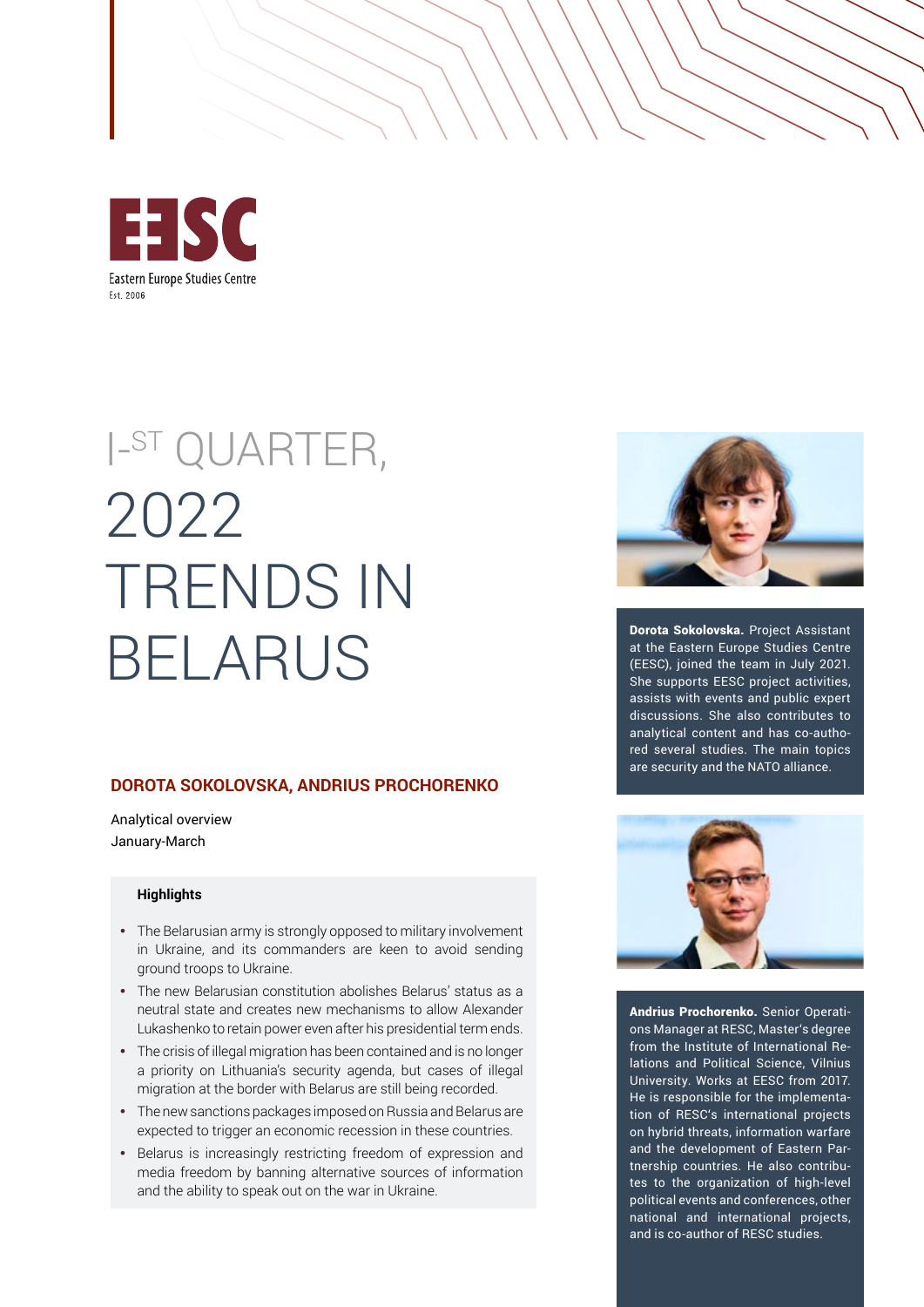## TOPIC:

## **Belarus' involvement in the military conflict with Ukraine**

Alexander Lukashenko *de facto* turned Belarus into an aggressor country by using its territory as a staging ground for an attack on Ukraine. As early as 2021, A. Lukashenko has publicly stated that he would side with Russia in the event of a military conflict, and the exercise "Allied Resolve", which took place on 10-20 February 2022, was accompanied by statements that, if necessary, the exercise could also be used "against Ukraine".<sup>1</sup> .

Since the outbreak of active hostilities against Ukraine on 24 February, Russian troop movements and rocket launches in the direction of Ukraine have been repeatedly recorded from the territory of Belarus. However, Lukashenko himself has denied any active involvement in the conflict and has said that the Belarusian army will only be deployed if "the need arises"<sup>2</sup>.

Belarus' logistics infrastructure is being used for military purposes, wounded Russian soldiers are being treated in Belarusian hospitals<sup>3</sup>. Killed Russian soldiers are also transported en masse to Belarus and buried in morgues<sup>4</sup>.

Belarusian troops were expected to become actively involved in the war in the direction of Kiev, especially when Russia suffered more losses than planned. According to reports from the Belarusian opposition, it was thought that the Belarusian army might join the Russian offensive immediately after the referendum on the new Belarusian constitution (27 February). However, until mid-March, no direct participation of Belarusian ground forces in hostilities in Ukraine was recorded. This is due to several important factors: the low morale of Belarusian troops, their poor training, and the divisions within the Belarusian army itself, which is absolutely opposed to Russian hostilities. This is reflected in the fact that Belarusian troops, at one point stationed near the border with Ukraine, were withdrawn after a while, even despite heavy losses

by Russian troops<sup>5</sup>. According to the Belarusian opposition, some high-ranking officers in the Belarusian army have also protested and left their country, and some of the remaining officers are pressuring the leadership not to take a decision to participate directly in the conflict. The resistance of Belarusian officers is motivated by the fear that there could be widespread dissatisfaction within the army and a threat to their own security<sup>6</sup>. The ambiguous perception of the war in Ukraine in Belarus is reflected in the fact that some Belarusians answered Ukraine's call to fight on its side.

The divisions over the war in Ukraine are also evident in Belarusian society. According to a Chatham House poll conducted in February, in Russia between half and two-thirds of the country's population support military action in Ukraine, while in Belarus only around 11-12% of the population support military action, and in Belarus only around 5% of the population support the direct involvement of the Belarusian military in the conflict.<sup>7</sup>.

There are also doubts about the readiness and capability of the Belarusian Armed Forces to make a real and effective contribution to the Russian military action. The effective use of the Belarusian army is also hampered by cases of deliberate sabotage. Of the 47,000 Belarusian troops nominally available for deployment, only about 17,000 are currently ready to take part in actual combat operations<sup>8</sup>. The Belarusian opposition also claims that fleeing soldiers from Belarus could have been spotted as early as 2020, but due to heavy controls, closed borders and flight restrictions, it was and still is difficult to leave Belarusian territory.

However, the scenario of Belarusian military involvement in Ukraine remains possible. Although Lukashenko has said that the Belarusian army should not be directly involved in hostilities, this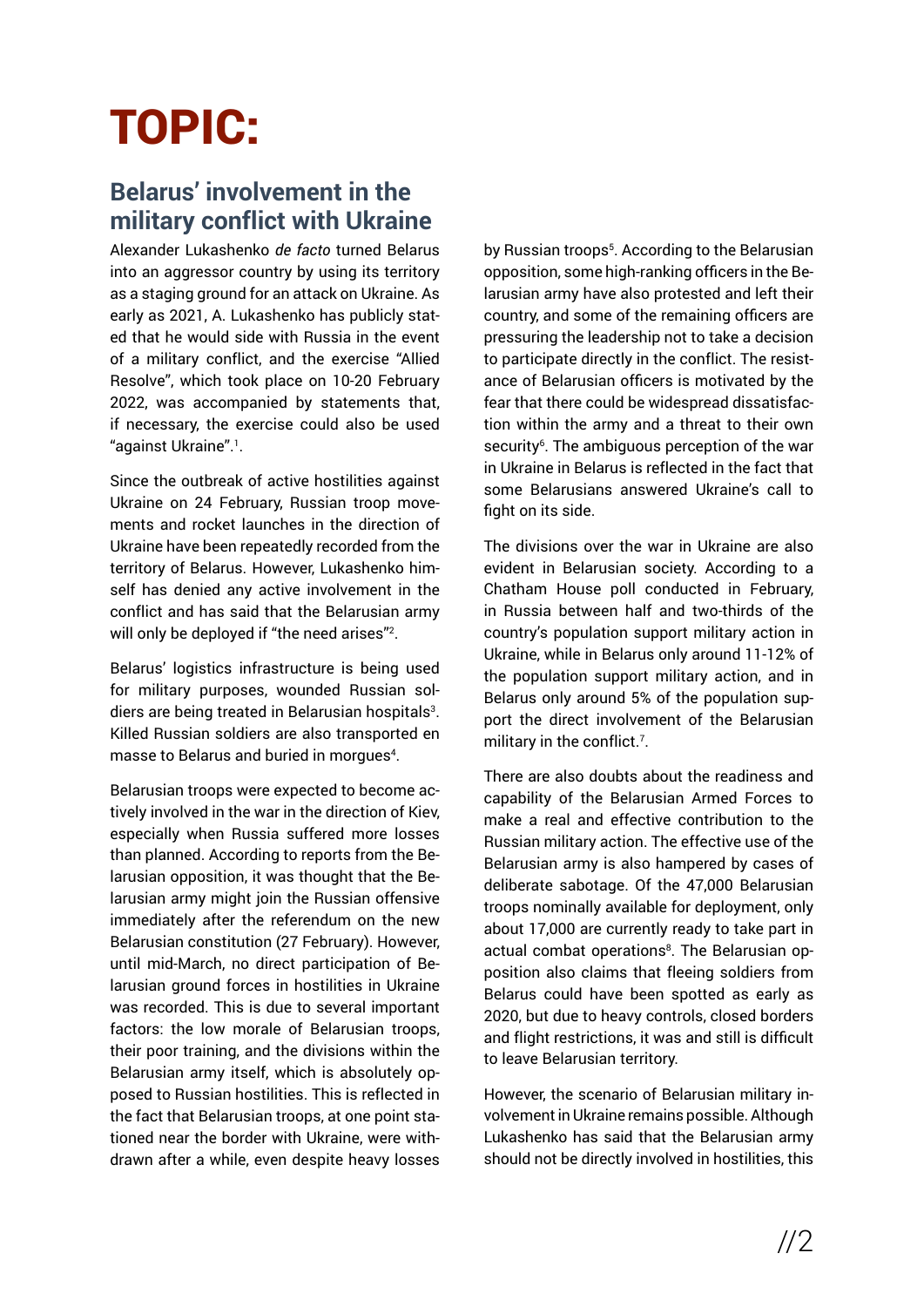depends to a large extent on Russia's continued losses and its willingness to meet its military objectives. It is likely that the meeting between Lukashenko and Putin on 11 March focused on the involvement of the Belarusian armed forces in the war. Lukashenko has already created an alleged pretext to engage in military action, because, according to him, Ukraine was planning to attack Belarusian territory and the Russian strike is a pre-emptive strike.

### **External Relations**

**Integration with Russia and the Belarusian Constitution.** The effects of the comprehensive economic and military integration program signed between Minsk and Moscow in November 2021 are already visible in early 2022. Belarus' international isolation has given Putin new opportunities to force Minsk to accept the deployment of Russian troops on the Belarus-Ukraine border, just 80 kilometers away from Kiev. This situation has made it easier for Russia to attack Ukraine in three directions at once, including a direct assault on Kiev.

According to a sociological survey conducted by independent Belarusian sociologist Andrei Vardomatski, there has been a clear change in the attitude of the Belarusian population towards Russia<sup>9</sup>. When asked what they thought Belarus-Russia relations should be like, the majority of respondents said that the countries should be independent, but as friendly as possible - with open borders, no visas and no customs duties. Only 4.3% of respondents supported the option of Belarus joining Russia. In addition, the number of people who consider Crimea's annexation to Russia legitimate has fallen by 16% (in 2014, around two-thirds of Belarusians considered Russia's action legitimate). The orientation of Belarusians towards Russia is also weakening, with only 45% of respondents saying they would like to live in a union state with Russia. In 2018, the figure was 60%.

The new Constitution of the Republic of Belarus no longer states that nuclear weapons cannot be deployed in Belarus and that the country itself is neutral<sup>10</sup>. These former constitutional provisions have been replaced by a much narrower definition. It states that "the Republic of Belarus prevents military aggression from its territory against other states". This formulation leaves more room for interpretation, as it is not clear in which case and at what level of intervention is aggression. The constitutional amendments also pave the way for the creation of a union state with Russia. The change in the neutrality status of Belarus opens up the possibility for Belarus's allies, first and foremost Russia, to deploy nuclear weapons in the country, to station their troops in Belarus, to use its infrastructure, but the Constitution does not explicitly mention this.

The new Belarusian Constitution reflects a clearer ideological orientation of the country, linking it more closely to the narratives of the Great Patriotic War promoted by Russia, stating that the state "*shall ensure the preservation of the historical truth and the remembrance of the heroic deeds of the Belarusian people during the Great Patriotic War*".

According to official Belarusian sources, 65.2% of all Belarusian voters voted in favor of the amendments to the Constitution (during the referendum, citizens could not disagree – the "disagree" option was simply not on the ballot paper).<sup>11</sup>. The new document became generally effective on 15 March, but some articles will enter into force later. For example, the ban on a head of state holding the presidency more than twice in a row only after the next presidential election - no doubt this is how Lukashenko established the longevity of his presidency and postponed the need to cancel his terms, as Putin has done  $12$ .

The referendum on the new Belarusian constitution has been described by the West as a setup, quoting EU diplomatic chief Josep Borrell<sup>13</sup>. Concerns arise, first and foremost, from the abandonment of Belarus' status as a non-nuclear-weapon country. The Ministry of Foreign Affairs of the Republic of Lithuania has stated that it does not recognize the results of the referendum and has encouraged other countries to do the same<sup>14</sup>.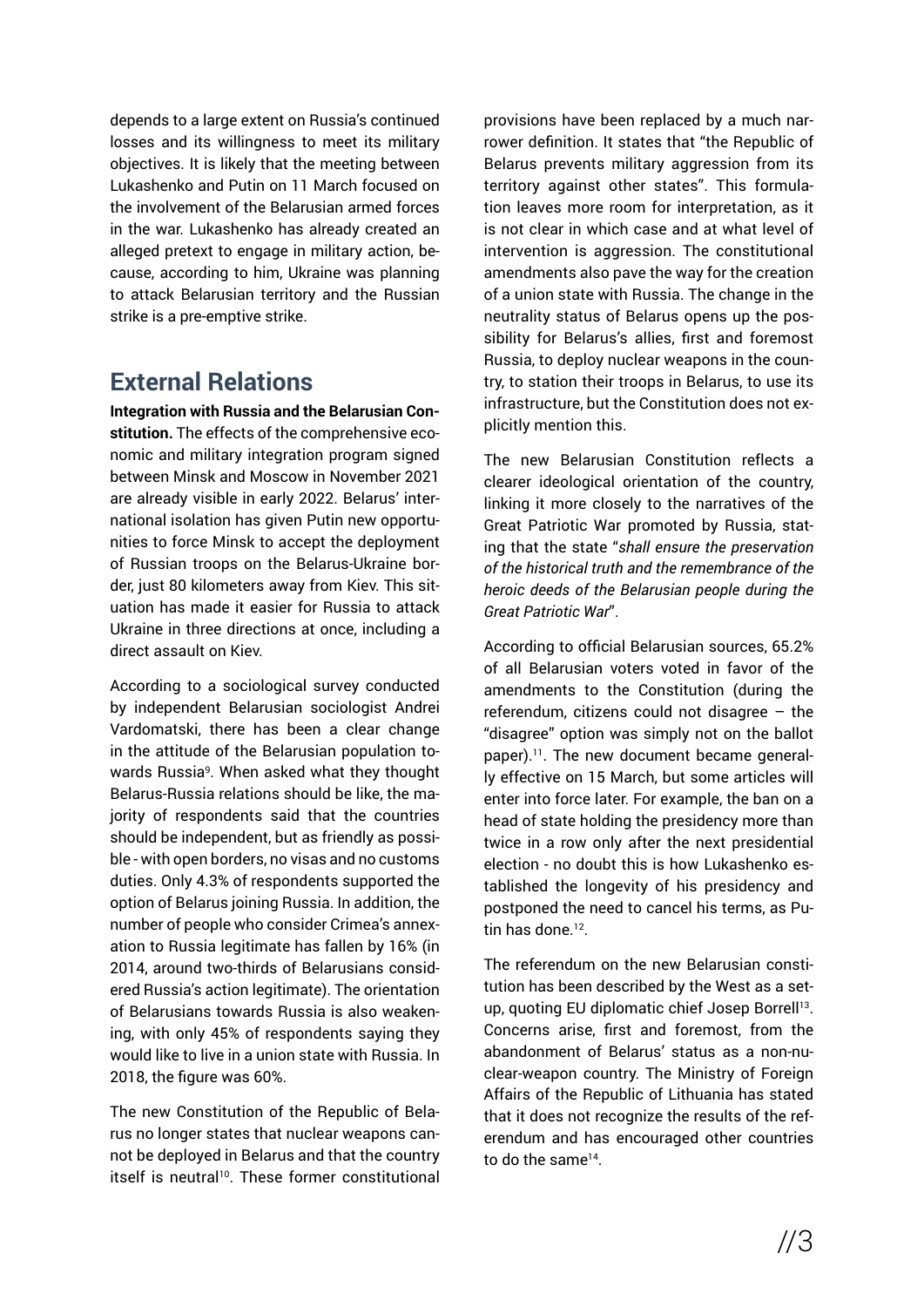Contrary to what the official authorities claim, the amendments to the Constitution will in no way weaken the powers of the President, let alone strengthen representative bodies such as the Parliament or the General People's Assembly. The constitutional amendments introduced are symbolic in nature, simulating systemic reforms, but the main power will remain in Lukashenko's hands<sup>15</sup>. Only the Presidium of the Assembly, chaired by the dictator himself, will play an important role. This decision shows his desire to hold on to power at all costs.

**Western sanctions**. In February 2022, the European Union published a list of sanctioned individuals. It includes natural and legal persons from Russia and Belarus responsible for the recognition of the Donetsk and Luhansk People's Republics and the resulting aggression against Ukraine<sup>16</sup>. The list totals 670 individuals, including the unrecognized President of Belarus, A. Lukashenko. These sanctions include the freezing of assets held in the territory of the European Union.

The US has also announced targeted sanctions against specific individuals (including 24 Belarusian natural and legal persons) for Minsk's support and assistance to Russia during the invasion of Ukraine<sup>17</sup>. They target Belarus' defense sector and financial institutions, areas where Belarus has close ties with Russia. The sanctions list also includes two large stateowned banks, "Belinvestbank" and "Bank Dabrabyt", as well as other companies working in the defense sector<sup>18</sup>.

The new package of European Union and US sanctions imposed on Belarus in March 2022 is the broadest in the history of Belarusian statehood. The new sanctions block most of Belarus' exports to the European Union. The embargo regime on the sale of Belarusian oil products to the European Union is expected to be enforced much more strictly than under the previous sanctions package. Belarus risks disrupting a large part of its logistics chains. The effect of sanctions is not only seen in their implementation, but also in the way they are talked about. Although the sanctions against Belarus are much lighter than those against Russia, many suppliers are experiencing severe insecurity and this situation is causing significant damage to the Belarusian economy. Belarus's trade with Russia also suffers, as Belarusian suppliers are not assured that their Russian partners will be sufficiently solvent, resulting in financial losses for Belarus. The current economic and geopolitical situation may lead to the already started offshoring of the Belarusian IT sector. As a result, very rapid price increases, wage delays and wage cuts are expected<sup>19</sup>.

Starting 1 of February, Lithuania bans the transit of Belarusian potash fertilizer through its territory. "The transit of "Belaruskalij" from Belarus to Klaipėda port has been going on for more than a decade and has been terminated after the Lithuanian Government confirmed that the contract between "Lietuvos geležinkeliai" (Lithuanian Railways) and "Belaruskalij", which was due to expire by the end of 2023, does not meet the country's security interests.20. Similar US sanctions come into force in December 2021. Belarus responded with similar counter-sanctions<sup>21</sup>. Klaipėda bulk terminal has announced redundancies following the suspension of transit $22$ .

**Migration crisis**. In the second half of 2021, the migrant crisis on the Belarusian border has subsided and almost disappeared from the security agenda of both Lithuania and Poland, but the crisis is not yet definitively over. In January, Iraqi Foreign Minister Fuad Hussein announced that Iraq had recovered up to 4 000 of its nationals who were still trapped on the Belarusian border with Latvia, Lithuania and Poland in 2021. Iraq has made 10 flights to recover citizens. However, in February this year, the Polish Border Guard recorded almost 500 attempts to cross the border illegally. The situation is said to remain unstable23, and has escalated since the beginning of March, with dozens of attempts to cross the country's border illegally recorded in a few days. The Lithuanian Border Guard also periodically reports violations on the Lithuanian-Polish border, with both countries reporting constant shots from the Belarusian side<sup>24</sup>.

Poland and Lithuania continue to strengthen border security with Belarus. Almost half of the total planned length of concertina (barbed) wire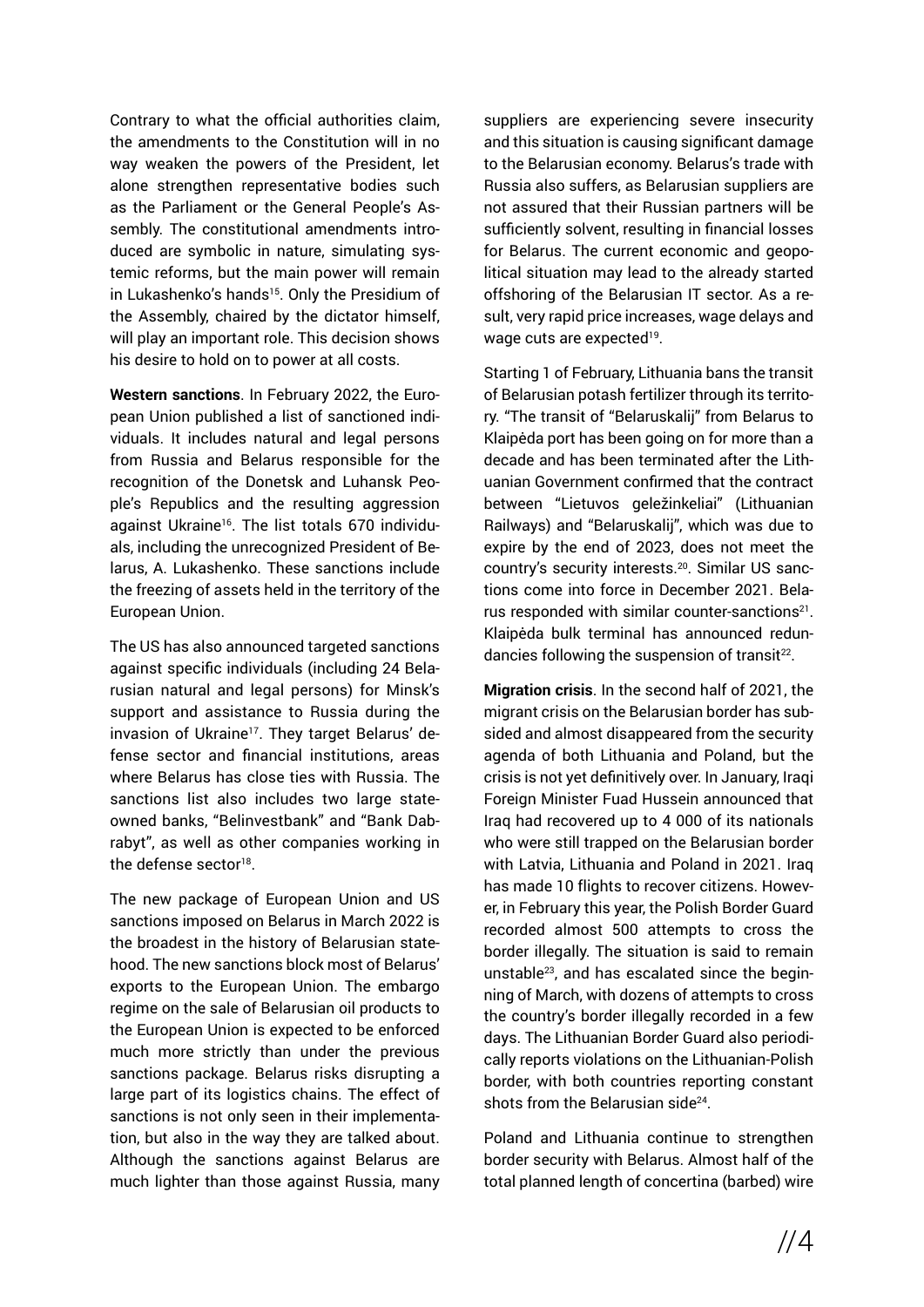has been laid on the Lithuanian border with Belarus, and 90 kilometers of protective fencing have been built. In addition, surveillance cameras are planned to be installed along the entire border area<sup>25</sup>. A barrier is currently being built on the Polish border to provide both technical and electronic border protection<sup>26</sup>.

"**Ryanair landing investigation**. At the beginning of the year, a report published by the UN Civil Aviation Agency on the Ryanair flight incident concluded that a bomb threat allegedly received by Belarus to justify the forced landing of the plane was "deliberately fabricated". However, the International Civil Aviation Organization (ICAO) team investigating the incident was unable to identify any person or state as the source of the illegal deception<sup>27</sup>.

### **Domestic Policy Trends**

**Referendum**. The constitution's newly formed Belarusian authority, the General People's Assembly of Belarus, essentially duplicates existing authorities and does not create new decision-making levers for other branches of government. Although the powers of this authority are quite broad, its functions remain undefined, which means that the agenda of the General People's Assembly of Belarus will depend on the chairman of the Assembly or the President of the country. This institution can also be used as an opportunity to continue to keep real power in Lukashenko's hands, even after he leaves the presidency, as the General People's Assembly of Belarus includes a seat for the former President.

An important function of this institution is to preserve the position of the President. The new Belarusian Constitution establishes the principle that only members of the General People's Assembly of Belarus can remove the President from office: they organize an investigation into the allegations against the President and take a decision to remove the President after the Constitutional Court has issued a conclusion on the President's systematic or flagrant violation of the Constitution. A resolution of the General People's Assembly of Belarus on the impeachment of the President shall be deemed to have been adopted if a majority of the members of the Assembly vote in favor of it. Any other way of removing the President from office would therefore be unconstitutional. It also provides that the President retains his or her immunity when he leaves office. This would mean that Lukashenko could not be tried in Belarus for the physical repression of protesters and other crimes.

**Economics**. The war in Ukraine poses a major challenge to Belarusian exports, 70% of which are oil products. Before the outbreak of hostilities, most of these exports were to neighboring Ukraine, but Belarus now hopes to redirect these flows to the Russian market<sup>28</sup>. However, it remains unclear whether oil products produced in Belarus would be marketable in Russia, which has enough producers of its own. This competition would be exacerbated by a drop in Russian oil exports if Western companies continue to actively reduce their share of Urals-type oil orders. In addition, Belarus' trade relations with Ukraine are characterized by a large trade surplus (i.e. exports to Ukraine are significantly higher than imports). In 2021, the trade surplus amounted to more than €3.9 billion. USD 1.6 billion, money that will be lost if Ukraine refuses Belarusian goods.

Similarly to Russia, the Belarusian authorities have started to regulate the prices of certain products (sunflower oil, wheat flour and baby food)29. A Russian ban on exports of cereals and sugar to Belarus and other countries of the Eurasian Economic Union will remain in force until 31 August 2022, in an attempt to avoid domestic shortages of these commodities<sup>30</sup>. This ban applies to another 200 product groups, including agricultural machinery<sup>31</sup>.

The Belarusian ruble has come under considerable pressure from its close ties with the Russian economy, and has depreciated against all foreign currencies (around 25-30% of its mid-February value). The Central Bank of Russia announces emergency monetary policy measures and imposes restrictions on foreign exchange operations. However, the National Bank of Belarus has so far reacted rather restrainedly: the refinancing rate has been raised to 12% per annum and standard risk calculations have been suspended<sup>32</sup>.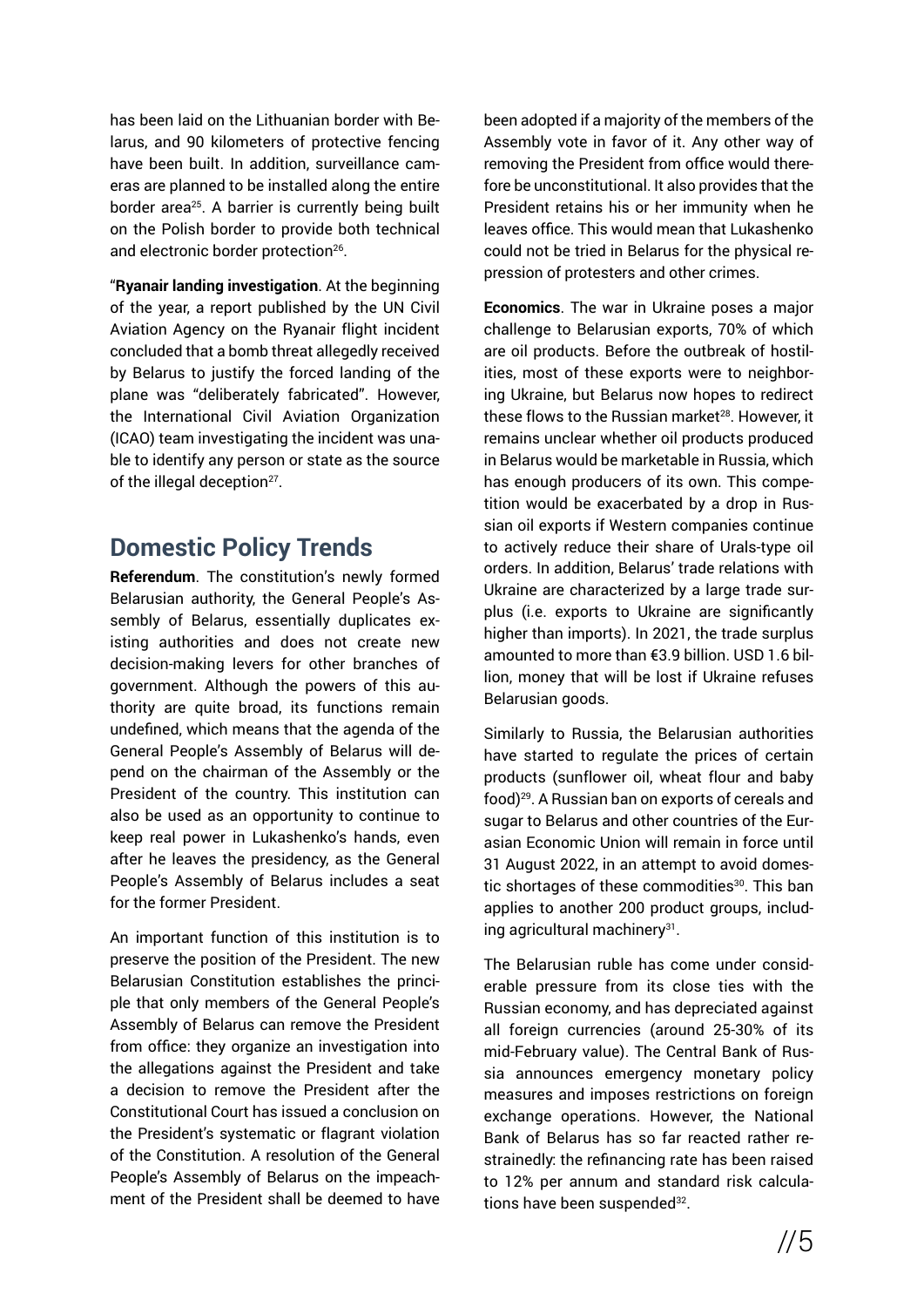With Russia at war with Ukraine and the West imposing unprecedented sanctions, analysts and economists are increasingly making statements about the possibility of a default (default) by both Belarus and Russia. On 9 March, the rating agencies Fitch and S&P downgraded Belarus' credit rating to CCC, citing a "real possibility of default"<sup>33</sup>.

**Political repressions**. Belarusian opposition activist Maria Kalesnikava, sentenced to 11 years in prison, was transferred in January 2022 to the women's penal colony in Gomel<sup>34</sup>. "According to Viasna, more than 1 000 political prisoners are currently serving sentences in Belarusian prisons (i.e. in March 2022)<sup>35</sup>.

In recent weeks, Belarusian police have detained a number of people for publicly expressing support for the Ukrainian people<sup>36</sup>. Not only symbols of historical Belarus, but also Ukrainian symbols or slogans referring to war are now unacceptable. Media restrictions continue, with Deustche Welle being suspended in Belarus for distributing content deemed "extremist" by a court ruling37. Dissemination or transmission of information from this source may result in fines or administrative detention.

The attempts to deal with dissenting voices in the world of sport did not end with the story of Kristina Timanovskaja. In early 2022, athletes Sviatlana Andriyuk and Darya Dalidovich announced that the Belarusian Ski Union had cancelled their individual registrations in December last year, which meant that they could no longer take part in official competitions organized by the International Ski Federation, including qualification for major international competitions such as the Beijing Olympics<sup>38</sup>. Later, Russian and Belarusian athletes were denied entry to the Beijing Paralympic Winter Games because their countries are involved in a war with Ukraine. The International Paralympic Committee has taken this decision.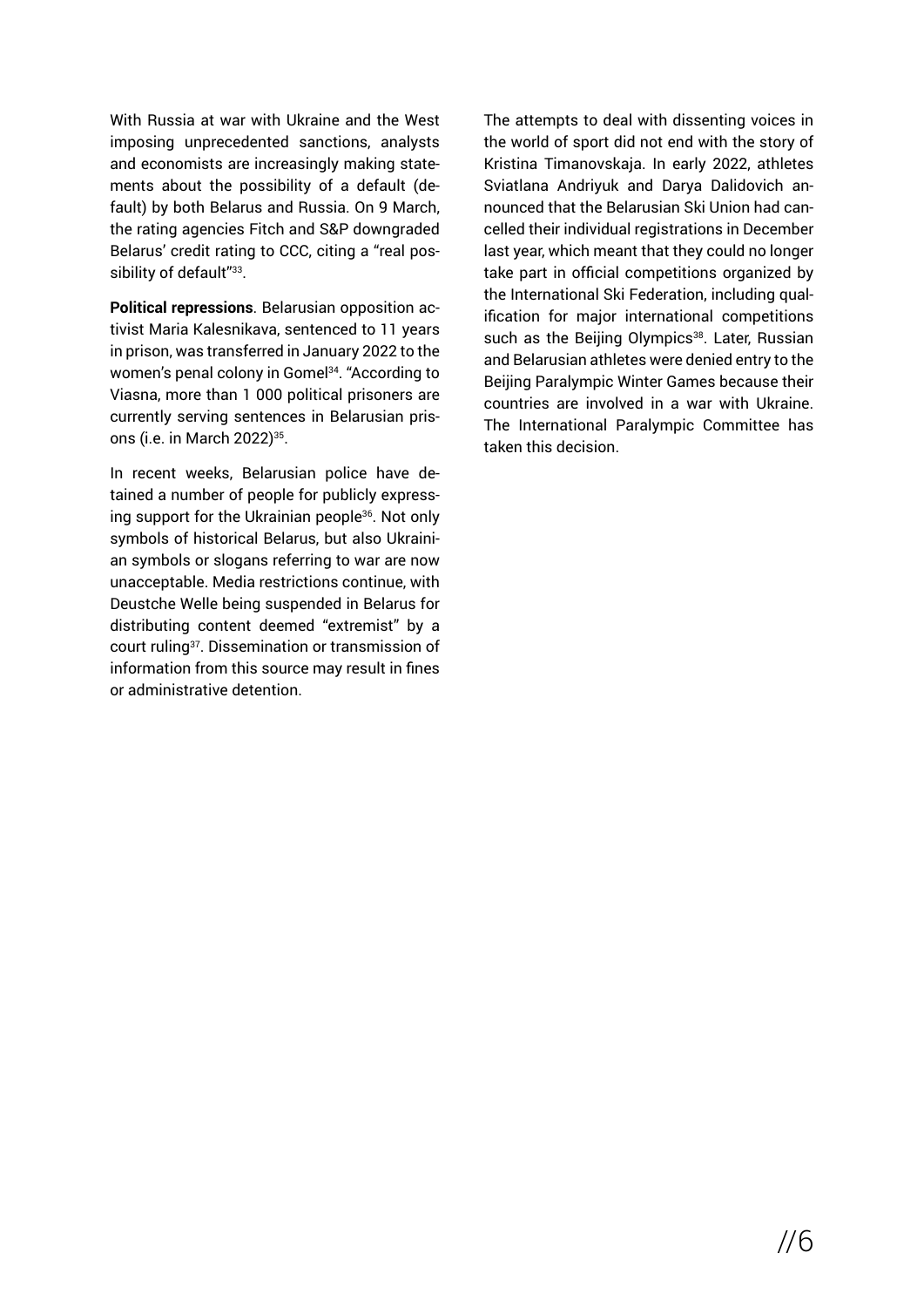#### **Sources:**

- Igor Ilyash "[Escalation funnel What's behind the Belarusian-Russian exercise "Union Determination",](https://www.opendemocracy.net/ru/chto-stoit-za-belorussko-rossiyskimi-ucheniyami-soyuznaya-reshimost/) Open Democracy, 2022-02-09.
- <sup>2</sup> Igor Ilyash "[Belarussian front. What role does Lukashenko play in the war with Ukraine](https://www.opendemocracy.net/ru/kakuyu-rol-v-voyne-s-ukrainoy-igrayet-lukashenko/)", Open Democracy, 2022-03-01.
- Mark Sirovoy, "[Killed and wounded Russian soldiers being taken to Belarus: locals shocked by bodies](https://news.liga.net/politics/news/ubityh-i-ranenyh-rossiyskih-voennyh-vyvozyat-v-belarus-mestnye-v-shoke-ot-trupov-rs)  RS", Liga, 2022-03-13.
- 4 "[Russian bodies are being transported to the airport, started burying near the city. What happens in the hos](https://www.svaboda.org/a/31749881.html)[pitals and morgues of Gomel and Mazyr](https://www.svaboda.org/a/31749881.html)", Radio Svoboda 2022-03-12.
- <sup>5</sup> Brian Whitmore, "[Belarusian military reluctant to join Vladimir Putin's Ukraine War](https://www.atlanticcouncil.org/blogs/belarusalert/belarusian-military-reluctant-to-join-vladimir-putins-ukraine-war/)", Atlantic Council, 2022-03-09.
- <sup>6</sup>["Belarusian soldiers and officers massively refuse to fight against Ukraine](https://charter97.org/ru/news/2022/3/5/457699/)", Charter 97, 2022-03-05.
- <sup>7</sup> Yauhenia Burshtyn, "[Participation in this war a Disaster for Belarus"](https://novychas.online/hramadstva/udzel-u-hetaj-vajne-katastrofa-dlja-belarusi), Novychas, 2022-02-25.
- 8 "[Arrestovich: Belarusian army sabotages invasion of Ukraine](https://belsat.eu/ru/news/12-03-2022-arestovich-belorusskaya-armiya-sabotiruet-vtorzhenie-v-ukrainu/)", Belsat, 2022-03-12.
- <sup>9</sup> "[Study: Fewer and fewer Belarusians are in favor of the annexation of Crimea and an alliance with Russia](https://www.dw.com/ru/issledovanie-vse-menshe-belorusov-za-anneksiju-kryma-i-sojuz-s-rossiej/a-61135459)", DW, 2022-03-15.
- <sup>10</sup> Joana Lapėnienė, "[Lukashenko's referendum on the Constitution cannot be considered legitimate", L](https://www.lrt.lt/naujienos/pasaulyje/6/1628193/lukasenkos-referendumas-del-konstitucijos-negali-buti-laikomas-teisetu)RT, 27-02-2022.
- <sup>11</sup> ["No changes until 2024? The new Constitution of Belarus: what will change and when",](https://www.dw.com/ru/novaja-konstituzija-belarusi-chto-izmenitsia-i-kogda/a-60960524) DW, 2022-03-01.
- <sup>12</sup> ["Belarus excludes military aggression from its territory against other countries". New Constitution in force",](https://news.zerkalo.io/economics/11225.html) Zerkalo, 2022-03-15.
- <sup>13</sup> "[Belarus nuclear referendum 'greatly worrying', EU's Borrell says",](https://www.reuters.com/world/europe/belarus-nuclear-referendum-greatly-worrying-eus-borrell-says-2022-02-28/) Reuters, 2022-02-28.
- <sup>14</sup> ["Statement by the Ministry of Foreign Affairs on the so-called "referendum" on constitutional amendments in](https://www.urm.lt/default/lt/naujienos/uzsienio-reikalu-ministerijos-pareiskimas-del-vadinamojo-referendumo-del-konstitucijos-pataisu-baltarusijoje) [Belarus",](https://www.urm.lt/default/lt/naujienos/uzsienio-reikalu-ministerijos-pareiskimas-del-vadinamojo-referendumo-del-konstitucijos-pataisu-baltarusijoje) Ministry of Foreign Affairs of the Republic of Lithuania, 28/02/2022.
- <sup>15</sup> Kamil Kłysiński, "[Voting under special supervision. The constitutional referendum in Belarus"](https://www.osw.waw.pl/en/publikacje/analyses/2022-02-28/voting-under-special-supervision-constitutional-referendum-belarus), OSW, 2022-02-28.
- <sup>16</sup> Vitaly Kropman, "[EU publishes updated sanctions list against Russia and Belarus"](https://www.dw.com/ru/es-opublikoval-obnovlennyj-sankcionnyj-spisok-protiv-rossii-i-belarusi/a-60928192), DW, 2022-02-26.
- <sup>17</sup> Jean Roffe, "[US imposes sanctions on Belarus for facilitating Russian invasion of Ukraine", DW, 2022-02-25.](https://www.dw.com/ru/ssha-vveli-sankcii-protiv-belarusi-iz-za-sodejstvija-vtorzheniju-rf-v-ukrainu/a-60909144)
- <sup>18</sup> "[Two more Belarusian banks hit by EU sanctions](https://belsat.eu/en/news/21-02-2022-two-more-belarusian-banks-hit-by-eu-sanctions/)", Belsat, 2022-02-21.
- <sup>19</sup> Vladimir Dorokhov, "[Economist: Almost all sectors of the Belarusian economy will suffer from new sanctions",](https://www.dw.com/ru/ekonomist-ot-novyh-sankcij-postradaet-vsja-jekonomika-belarusi/a-61021248) [DW, 2022-03-04.](https://www.dw.com/ru/ekonomist-ot-novyh-sankcij-postradaet-vsja-jekonomika-belarusi/a-61021248)
- <sup>20</sup> Valdas Pryšmantas, Roma Pakėnienė, " ["Belaruskalij" fertilizer-loading bulk cargo terminal lays off almost all](https://www.lrt.lt/naujienos/verslas/4/1633716/belaruskalij-trasas-kroves-biriu-kroviniu-terminalas-atleidzia-beveik-visus-darbuotojus) [employees"](https://www.lrt.lt/naujienos/verslas/4/1633716/belaruskalij-trasas-kroves-biriu-kroviniu-terminalas-atleidzia-beveik-visus-darbuotojus), LRT, 2022-03-03.
- <sup>21</sup> "[Belarus imposes ban on transit of some cargo from Lithuania"](https://neg.by/novosti/otkrytj/belarus-vvodit-zapret-na-tranzit-chasti-gruzov-iz-litvy/), Ekonomicheskaja Gazeta, 2022-02-02.
- <sup>22</sup> Valdas Pryšmantas, Roma Pakėnienė, " ["Belaruskalij" fertilizer-loading bulk cargo terminal lays off almost all](https://www.lrt.lt/naujienos/verslas/4/1633716/belaruskalij-trasas-kroves-biriu-kroviniu-terminalas-atleidzia-beveik-visus-darbuotojus) [employees"](https://www.lrt.lt/naujienos/verslas/4/1633716/belaruskalij-trasas-kroves-biriu-kroviniu-terminalas-atleidzia-beveik-visus-darbuotojus), LRT, 2022-03-03.
- <sup>23</sup> Maciej Milosz, "[The border with Belarus will remain unsettled", GazetaPrawna.pl,](https://www.gazetaprawna.pl/wiadomosci/kraj/artykuly/8374265,granica-z-bialorusia-nielegalne-przejscia-statystyki.html) 2022-03-08.
- <sup>24</sup> Milena Andrukaitytė, "[Border guards turned back 13 migrants trying to cross the border illegally last day"](https://www.lrt.lt/naujienos/lietuvoje/2/1628516/pasienieciai-praejusia-para-apgreze-13-neteisetai-siena-kirsti-bandziusiu-migrantu), LRT, 28-02-2022.
- <sup>25</sup>Jūratė Skėrytė, "[Head of the National security and defense committee: Half of the entire concertina-wire,](https://www.lrt.lt/naujienos/lietuvoje/2/1622848/nsgk-vadovas-pasienyje-su-baltarusija-irengta-puse-visos-koncertinos-90-km-tvoros) 90 [km of fence installed on the border with Belarus", LRT, 23-03-2022.](https://www.lrt.lt/naujienos/lietuvoje/2/1622848/nsgk-vadovas-pasienyje-su-baltarusija-irengta-puse-visos-koncertinos-90-km-tvoros)